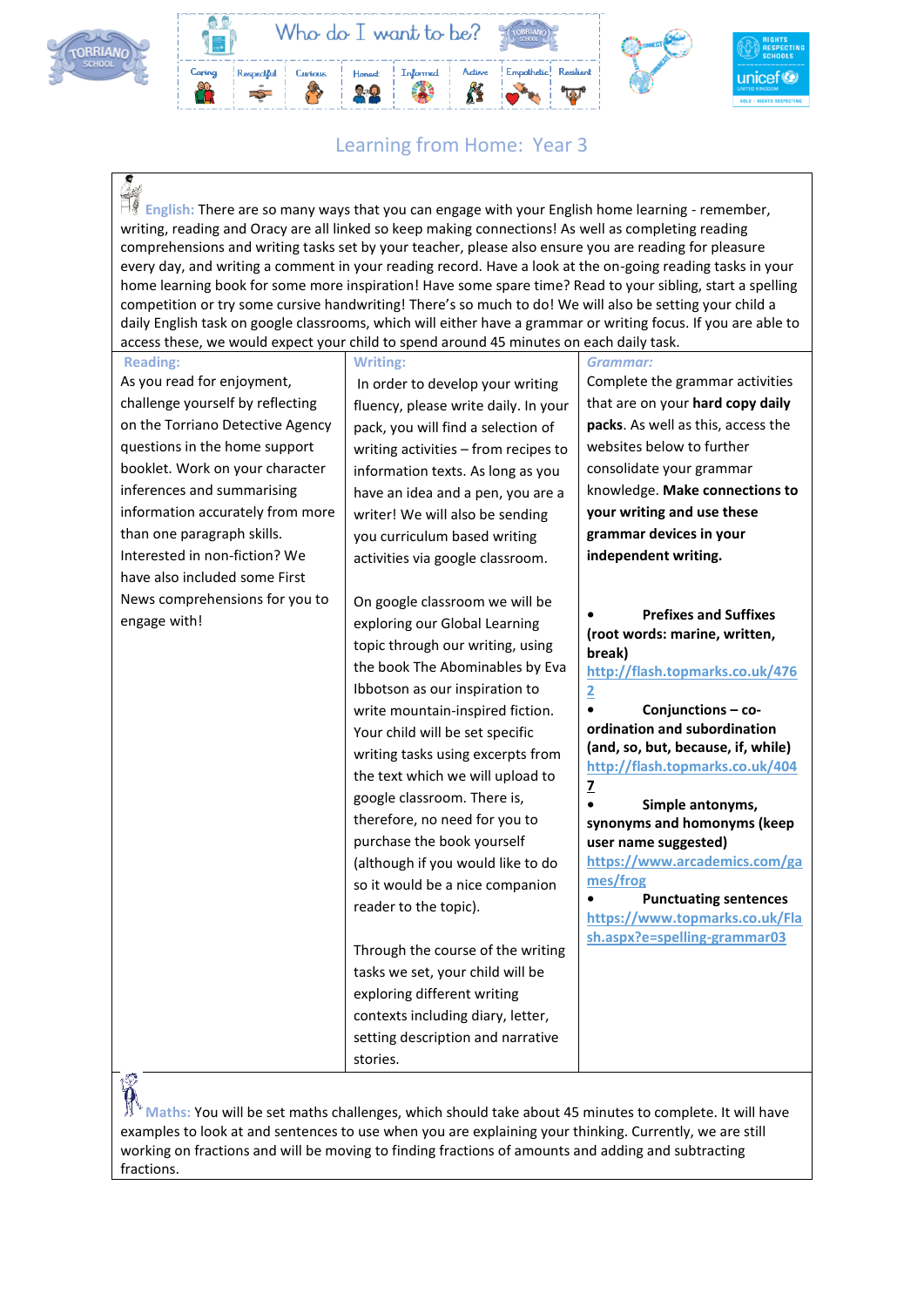



## *Fluency:*

 $-\overline{\mathbf{Q}}$ 

You will be set an arithmetic challenges on Google Classrooms to help build your fluency in adding, subtracting, multiplying and dividing.

## Please continue to use:

- *Timetables rock stars <https://ttrockstars.com/>* - *Doodle maths [https://students.doodle](https://students.doodlemaths.com/?_ga=2.2132656.1467646081.1584463593-602315554.1578559047) [maths.com/?\\_ga=2.2132](https://students.doodlemaths.com/?_ga=2.2132656.1467646081.1584463593-602315554.1578559047) [656.1467646081.158446](https://students.doodlemaths.com/?_ga=2.2132656.1467646081.1584463593-602315554.1578559047) [3593-](https://students.doodlemaths.com/?_ga=2.2132656.1467646081.1584463593-602315554.1578559047) [602315554.1578559047](https://students.doodlemaths.com/?_ga=2.2132656.1467646081.1584463593-602315554.1578559047)*

*Word problems and Reasoning* Your daily maths work will always include an opportunity to try word problems and reasoning problems. Recently, we have been working on convincing and justifying our choices and answers which we will continue to do.

### *Applied Mathematics*

Recently, we have been working on our measurement skills. Many of the challenges you will be set may involve measurement as a part of it.

Science: Science is all about feeding our curious minds. We need to build our knowledge and also develop our skills. Whilst at home, try out new science experiments once or twice a week and think about how you are working scientifically. We will also set subject specific tasks related to our current science topic. Our next science topic is **Plants**. This unit will build on a lot of the knowledge we gained last year in Year 2.

## *Working Scientifically (at home)*

We will be setting some experiments and investigations related to our science topic on google classroom. However, we appreciate that these might require resources you may not have at home. Luckily, we work scientifically in so many different parts of our lives, not just in the STEAM Lab! Use the Working Scientifically Checklist (available on Google Classroom) to see when you work scientifically, during your home experiments, but also at other points at home. We will also be providing links to Kitchen Sink Science which provides more ideas for experiments using materials you may already have at home.

### *Knowledge & Concepts*

### *Pupils should be taught to:*

- Identify and describe the functions of different parts of flowering plants: roots, stem/trunk, leaves and flowers

- Explore the requirements of plants for life and growth (air, light, water, nutrients from soil, and room to grow) and how they vary from plant to plant

- Investigate the way in which water is transported within plants

- Explore the part that flowers play in the life cycle of flowering plants, including pollination, seed formation and seed dispersal.

**Humanities**  We will be moving on to a geography unit next half term, **"Tectonic".** You will be set a weekly task some of which will focus on developing your geography skills and some of which will build your knowledge on this topic.

| <b>UIL GILLS CONIG.</b>                               |                                                     |  |
|-------------------------------------------------------|-----------------------------------------------------|--|
| Skills:                                               | Knowledge:                                          |  |
| We will be using maps and atlases to help us identify | Within this unit, we will learn to describe and     |  |
| patterns of where volcanoes and earthquakes are       | understand key aspects of the physical geography of |  |
| most common.                                          | volcanoes and earthquakes.                          |  |
|                                                       | We will learn how and why they occur and how the    |  |
|                                                       | local communities and wildlife have adapted to      |  |
|                                                       | cope.                                               |  |
|                                                       |                                                     |  |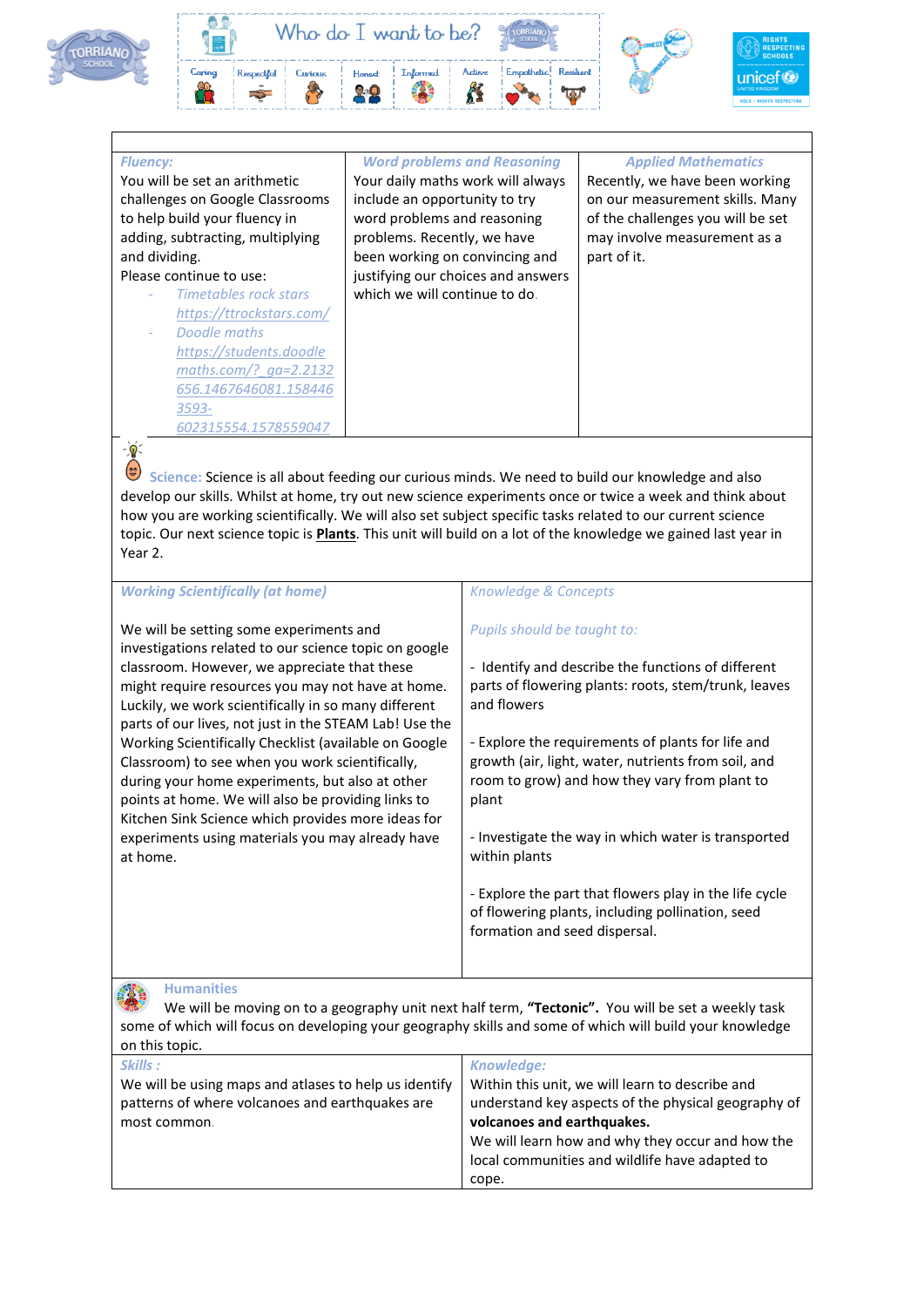



# **Art/DT**

We will be uploading an art and design task for you each week on google classrooms. Beyond this, you may find that a regular - or even daily - art task may be beneficial to your child's well-being and relaxation. In the skills section below, the sketching from life section from the 'skills' box below can easily be adapted to become a daily task, or you might like to take a look at the Tate website for their ideas and inspiration: <https://www.tate.org.uk/kids/make>

### *Skills*

Sketching from life - observational skills As our current topic in science links to animals and their habitats, we would encourage your child to build their sketching skills from life by making observational sketches of the natural world around them. This could be from a garden, window, or at a local park. The children are confident in sketching using pencils, pastels, charcoal and chalk, but feel free to experiment with any materials you might have at home - for example, we have attached link to a recipe for watercolours using food colouring https://emmaowl.com/make-your-own-liquidwatercolor-paint/

and similar recipes can be found online using spices, coffee etc to create paints at home.

Collage - using found materials to create images on a page.

Paper sculptures - using found materials to create 3D pieces.

### *Learning about artists*

David Hockney. Born in Yorkshire in 1937, David Hockney went on to become one of Britain's bestknown and loved artists. To serve as inspiration for the children's sketches of the natural world, we would encourage you to look at David Hockney's 'Yorkshire Landscapes' paintings with your child. These can all (along with the rest of Hockney's work) be viewed at

<http://www.hockney.com/works/paintings/00s> You might like to discuss why Hockney uses unrealistically bright colours in his paintings of Yorkshire, and why it is so important to him to paint the Yorkshire countryside.

Barbara Hepworth. Hepworth was born at the start of the 20th century and was one of the few female artists of her generation to achieve international prominence. You might like to have a look at her sculptures with your child, and encourage them to discuss how they make them feel, and why Hepworth made sculptures mirroring the natural world.

**French:** This term, Year 3 have been focussing on animals and colours. We will continue to use this new found vocabulary in a bi-weekly French activity.

**Music:** Our music learning will focus on the history of music. Bi-weekly, you will be asked to research an important musician and make connections between them and other musicians you are familiar with.

**PE:** As part of our STEAM topic, Year 3 have been learning about the importance of exercise in keeping us active and healthy on the inside and the outside. Once a week, you will be set an active activity to help get your bodies moving.

**RE:** Our next RE topic is Easter. Closer to the Spring Holiday you will be set a task to help you think about why this is an important time for some people and how we can interpret this for ourselves.

PSHE: Once a week, we will also set you a PHSE task. These will be focussed around road safety and how the Green Cross Code can help us if we are unsure of what to do next.